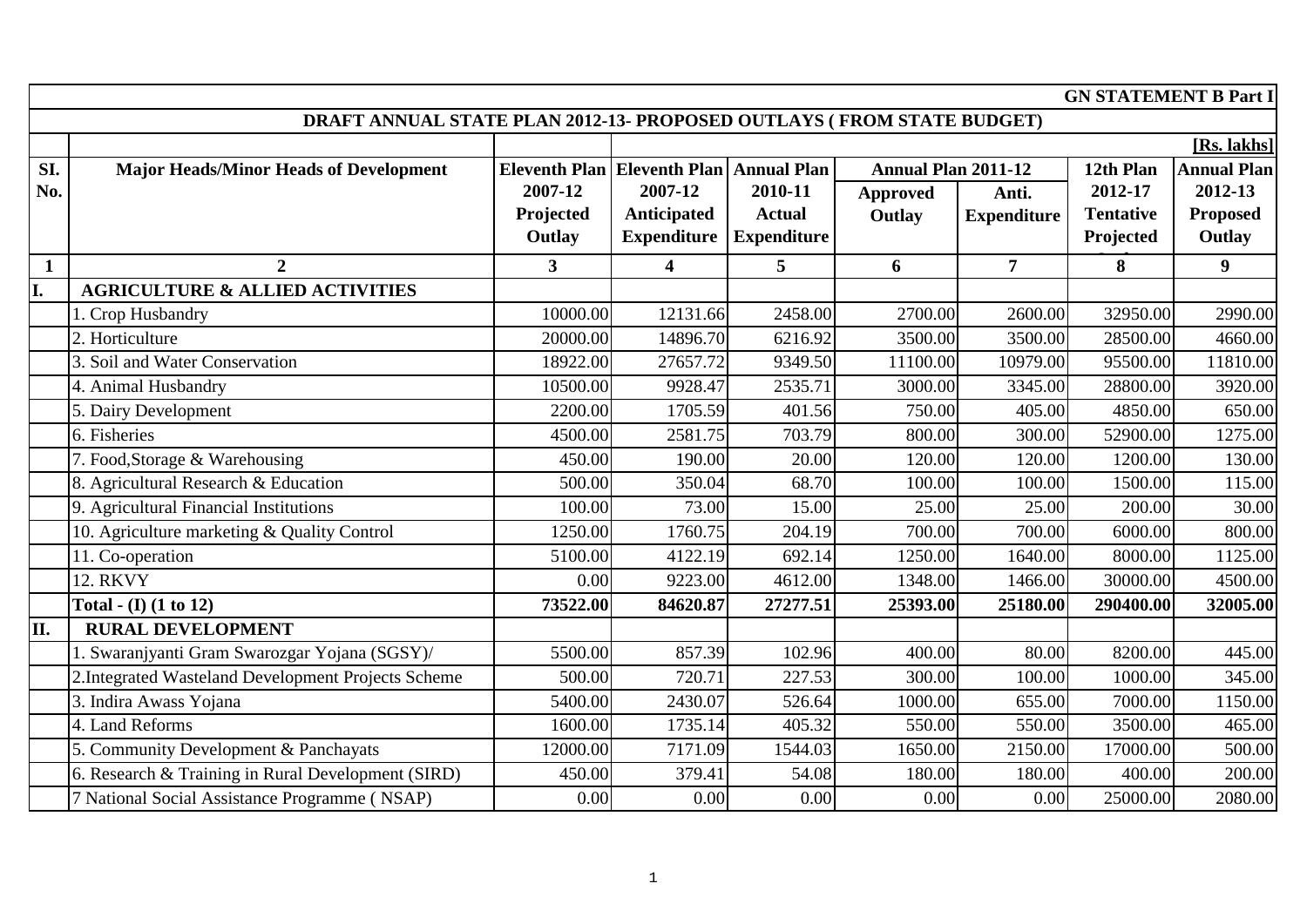| SI.          | <b>Major Heads/Minor Heads of Development</b>           |                | Eleventh Plan Eleventh Plan Annual Plan |                    | <b>Annual Plan 2011-12</b> |                    | 12th Plan        | <b>Annual Plan</b> |
|--------------|---------------------------------------------------------|----------------|-----------------------------------------|--------------------|----------------------------|--------------------|------------------|--------------------|
| No.          |                                                         | 2007-12        | 2007-12                                 | 2010-11            | <b>Approved</b>            | Anti.              | 2012-17          | 2012-13            |
|              |                                                         | Projected      | Anticipated                             | <b>Actual</b>      | Outlay                     | <b>Expenditure</b> | <b>Tentative</b> | <b>Proposed</b>    |
|              |                                                         | Outlay         | <b>Expenditure</b>                      | <b>Expenditure</b> |                            |                    | Projected        | Outlay             |
| $\mathbf{1}$ | $\overline{2}$                                          | $\overline{3}$ | $\overline{\mathbf{4}}$                 | 5                  | 6                          | $\overline{7}$     | 8                | $\boldsymbol{9}$   |
|              | 8. Special Rural Works Programmes including Chief       | 28500.00       | 29250.00                                | 5850.00            | 5850.00                    | 8030.00            | 29250.00         | 5850.00            |
|              | Minister's Special Rural Development Fund.              |                |                                         |                    |                            |                    |                  |                    |
|              | 9. Rashtriya Sam Vikas Yojana (RSVY)\ Backward          | 7780.00        | 16282.79                                | 3998.00            | 3901.00                    | 3901.00            | 20000.00         | 4500.00            |
|              | <b>Regions Grant Fund (BRGF)</b>                        |                |                                         |                    |                            |                    |                  |                    |
|              | 10. National Rural Employment Guarantee Programme       | 8000.00        | 11640.79                                | 2750.00            | 4900.00                    | 5500.00            | 30000.00         | 4000.00            |
|              | 11. Construction of Rural Roads Programme (CRRP)        | 0.00           | 1290.00                                 | 280.00             | 280.00                     | 280.00             | 1400.00          | 280.00             |
|              | 12. Other Programmes :-                                 |                |                                         |                    |                            |                    |                  |                    |
|              | (a) Meghalaya Plantation/ Crops Spices Development      | 0.00           | 0.00                                    | 0.00               | 0.00                       | 0.00               | 6600.00          | 1000.00            |
|              | (b) Bio fuel plantation                                 | 0.00           | 0.00                                    | 0.00               | 0.00                       | 0.00               | 3400.00          | 500.00             |
|              | (c) Pine needle briquetting project                     | 0.00           | 0.00                                    | 0.00               | 0.00                       | 0.00               | 650.00           | 100.00             |
|              | 13. Sampoorna Gram Rozgar Yojana (SGRY)                 | 10500.00       | 386.36                                  | 0.00               | 0.00                       | 0.00               | 0.00             | 0.00               |
|              | $TOTAL - II (1 to 13)$                                  | 80230.00       | 72143.75                                | 15738.56           | 19011.00                   | 21426.00           | 153400.00        | 21415.00           |
|              |                                                         |                |                                         |                    |                            |                    |                  |                    |
| III.         | <b>SPECIAL AREAS PROGRAMMES</b>                         |                |                                         |                    |                            |                    |                  |                    |
|              | Border Area Development Programme                       | 18909.00       | 11474.03                                | 3515.92            | 2581.00                    | 2728.00            | 14000.00         | 2940.00            |
|              | <b>TOTAL - III</b>                                      | 18909.00       | 11474.03                                | 3515.92            | 2581.00                    | 2728.00            | 14000.00         | 2940.00            |
| IV.          | <b>WATER RESOURCES IRRIGATION &amp; FLOOD</b>           |                |                                         |                    |                            |                    |                  |                    |
|              | <b>CONTROL</b>                                          |                |                                         |                    |                            |                    |                  |                    |
|              | 1. Integrated Resource Water Management                 | 0.00           | 0.00                                    | $\Omega$           | 2300.00                    | 2300.00            | 13000.00         | 8000.00            |
|              | 2. Major and Medium Irrigation                          | 1000.00        | 55.00                                   | 0.00               | 55.00                      | 55.00              | 350.00           | 55.00              |
|              | 3. Minor Irrigation                                     | 17172.00       | 27937.34                                | 8704.00            | 9655.00                    | 9655.00            | 76000.00         | 10700.00           |
|              | 4. Command Area Development                             | 500.00         | 69.37                                   | 4.00               | 55.00                      | 55.00              | 350.00           | 100.00             |
|              | 5. Flood Control                                        | 3300.00        | 1257.81                                 | 179.83             | 275.00                     | 275.00             | 2100.00          | 310.00             |
|              | 6. Repair, Renovation & Restoration/ Small Multipurpose | 0.00           | 0.00                                    | 0.00               | 500.00                     | 500.00             | 7000.00          | 560.00             |
|              | Reservoirs.                                             |                |                                         |                    |                            |                    |                  |                    |
|              | 7. Water Harvesting                                     | 0.00           | 0.00                                    | 0.00               | 0.00                       | 0.00               | 5000.00          | 0.00               |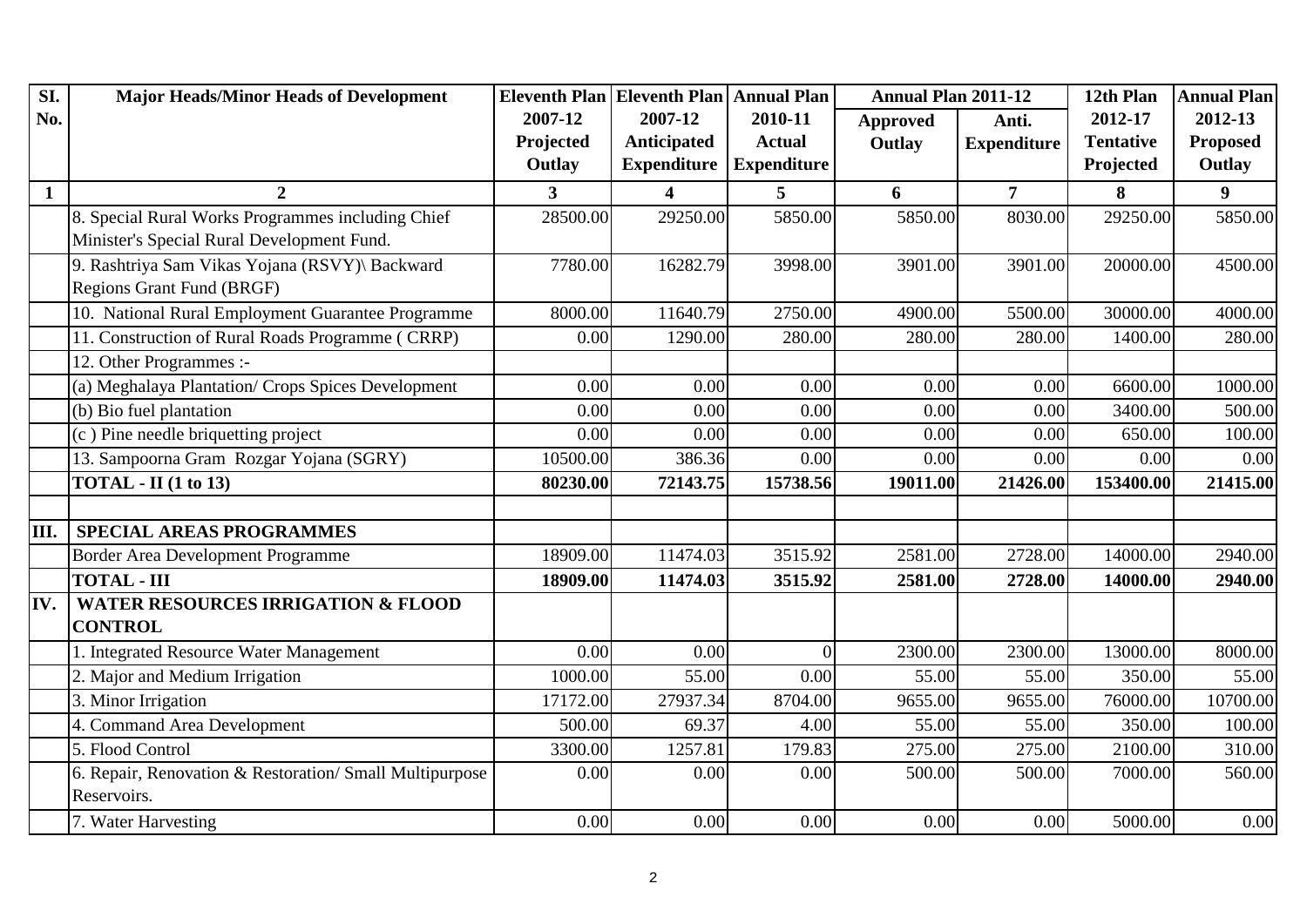| SI.          | <b>Major Heads/Minor Heads of Development</b>     |                         | Eleventh Plan Eleventh Plan   Annual Plan |                    | <b>Annual Plan 2011-12</b> |                    | 12th Plan        | <b>Annual Plan</b> |
|--------------|---------------------------------------------------|-------------------------|-------------------------------------------|--------------------|----------------------------|--------------------|------------------|--------------------|
| No.          |                                                   | 2007-12                 | 2007-12                                   | 2010-11            | <b>Approved</b>            | Anti.              | 2012-17          | 2012-13            |
|              |                                                   | Projected               | Anticipated                               | <b>Actual</b>      | Outlay                     | <b>Expenditure</b> | <b>Tentative</b> | <b>Proposed</b>    |
|              |                                                   | Outlay                  | <b>Expenditure</b>                        | <b>Expenditure</b> |                            |                    | Projected        | Outlay             |
| $\mathbf{1}$ | $\overline{2}$                                    | $\overline{\mathbf{3}}$ | $\overline{\mathbf{4}}$                   | 5                  | 6                          | $\overline{7}$     | 8                | $\boldsymbol{9}$   |
|              | TOTAL - IV $(1 to 7)$                             | 21972.00                | 29319.52                                  | 8887.83            | 12840.00                   | 12840.00           | 103800.00        | 19725.00           |
| V.           | <b>ENERGY</b>                                     |                         |                                           |                    |                            |                    |                  |                    |
|              | 1. Power                                          | 105788.00               | 120917.33                                 | 12309.59           | 16142.00                   | 16142.00           | 163500.00        | 17400.00           |
|              | 2. Non-conventional Sources of Energy             | 1200.00                 | 656.64                                    | 132.00             | 220.00                     | 220.00             | 2400.00          | 460.00             |
|              | 3. Integrated Rural Energy Programme              | 900.00                  | 669.93                                    | 140.00             | 220.00                     | 220.00             | 2000.00          | 250.00             |
|              | 4. Village Electrification (MNES Special Scheme)  | 600.00                  | 170.68                                    | 50.00              | 50.00                      | 50.00              | 100.00           | 60.00              |
|              | $TOTAL - V (1 to 4)$                              | 108488.00               | 122414.58                                 | 12631.59           | 16632.00                   | 16632.00           | 168000.00        | 18170.00           |
| VI.          | <b>INDUSTRY &amp; MINERALS</b>                    |                         |                                           |                    |                            |                    |                  |                    |
|              | 1. Village & Small Enterprises                    | 4900.00                 | 2885.18                                   | 665.09             | 800.00                     | 800.00             | 5100.00          | 1520.00            |
|              | 2. Sericulture & Weaving                          | 6400.00                 | 5592.11                                   | 1788.19            | 1200.00                    | 1200.00            | 13000.00         | 1960.00            |
|              | 3. Other Industries (Other than VSE)              | 15400.00                | 11856.51                                  | 3565.37            | 2040.00                    | 1946.00            | 8800.00          | 1300.00            |
|              | 4. Minerals                                       | 2350.00                 | 1691.24                                   | 379.76             | 500.00                     | 1164.00            | 2400.00          | 350.00             |
|              | TOTAL $-$ (VI) (1 to 4)                           | 29050.00                | 22025.04                                  | 6398.41            | 4540.00                    | 5110.00            | 29300.00         | 5130.00            |
|              |                                                   |                         |                                           |                    |                            |                    |                  |                    |
| VII.         | <b>TRANSPORT</b>                                  |                         |                                           |                    |                            |                    |                  |                    |
|              | 1. Roads and Bridges                              | 158662.00               | 101371.00                                 | 25483.53           | 27550.00                   | 28124.00           | 190000.00        | 27865.00           |
|              | 2. Road Transport                                 | 3200.00                 | 1575.00                                   | 300.00             | 300.00                     | 300.00             | 2400.00          | 350.00             |
|              | 3. Other Transport Services                       | 500.00                  | 6476.44                                   | 7.70               | 1100.00                    | 1300.00            | 12100.00         | 1850.00            |
|              | <b>TOTAL - (VII) (1 to 3)</b>                     | 162362.00               | 109422.44                                 | 25791.23           | 28950.00                   | 29724.00           | 204500.00        | 30065.00           |
|              |                                                   |                         |                                           |                    |                            |                    |                  |                    |
|              | <b>VIII SCIENCE, TECHNOLOGY &amp; ENVIRONMENT</b> |                         |                                           |                    |                            |                    |                  |                    |
|              | 1. Scientific Research (including $S & T$ )       | 1500.00                 | 1188.15                                   | 246.54             | 335.00                     | 335.00             | 3650.00          | 975.00             |
|              | 2. Bio-technology                                 | 0.00                    | 0.00                                      | 0.00               | 0.00                       | 0.00               | 0.00             | 0.00               |
|              | 3. GIS and Geo-Spatial technology                 | 0.00                    | 0.00                                      | 0.00               | 0.00                       | 0.00               | 0.00             | 0.00               |
|              | 4. Information Technology & E-Governance          | 6307.00                 | 3387.72                                   | 849.30             | 1300.00                    | 1300.00            | 8850.00          | 1710.00            |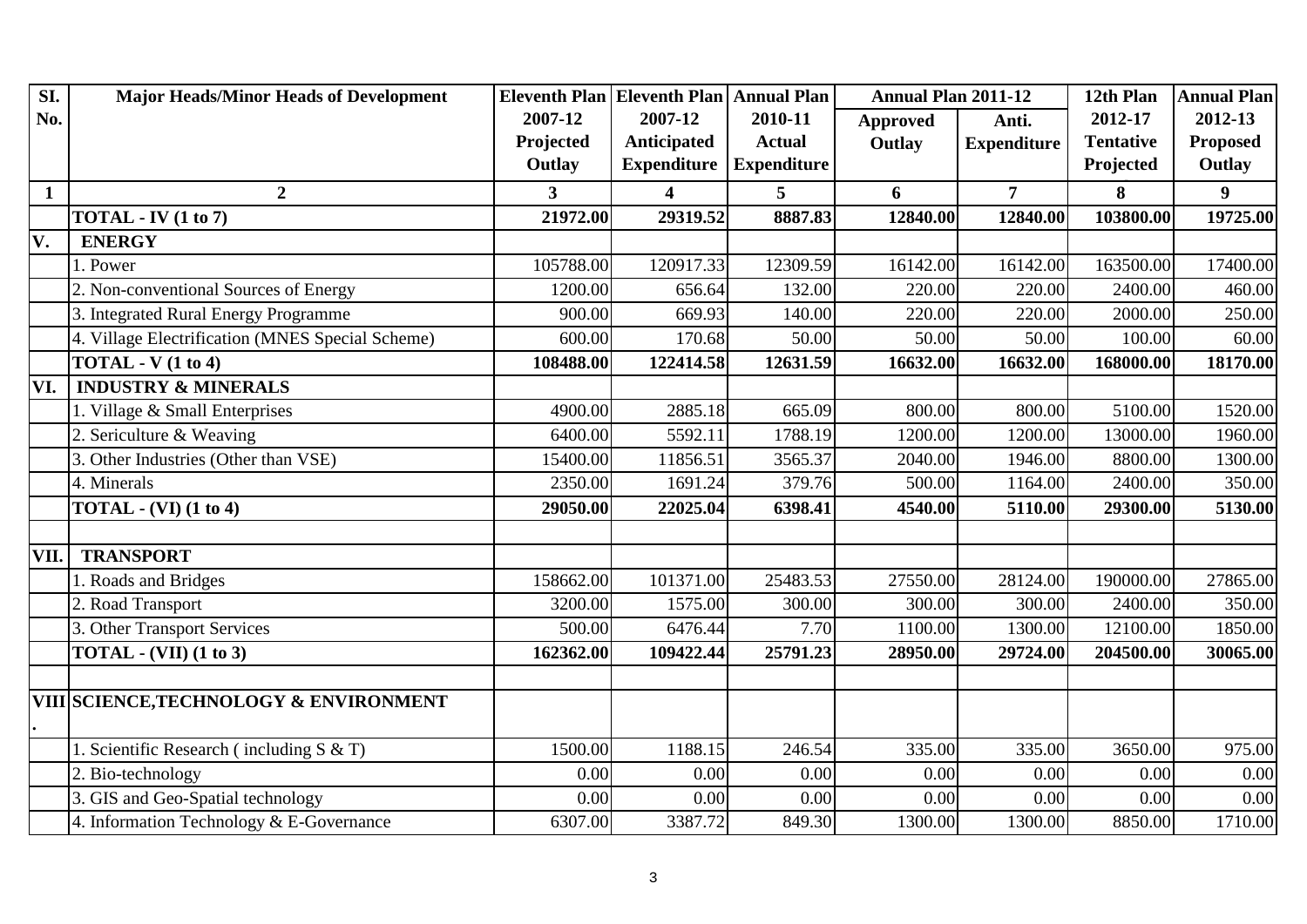| SI.          | <b>Major Heads/Minor Heads of Development</b>            |                | Eleventh Plan Eleventh Plan   Annual Plan |                    | <b>Annual Plan 2011-12</b> |                    | 12th Plan        | <b>Annual Plan</b> |
|--------------|----------------------------------------------------------|----------------|-------------------------------------------|--------------------|----------------------------|--------------------|------------------|--------------------|
| No.          |                                                          | 2007-12        | 2007-12                                   | 2010-11            | <b>Approved</b>            | Anti.              | 2012-17          | 2012-13            |
|              |                                                          | Projected      | Anticipated                               | <b>Actual</b>      | Outlay                     | <b>Expenditure</b> | <b>Tentative</b> | <b>Proposed</b>    |
|              |                                                          | Outlay         | <b>Expenditure</b>                        | <b>Expenditure</b> |                            |                    | Projected        | Outlay             |
| $\mathbf{1}$ | $\overline{2}$                                           | 3 <sup>1</sup> | $\overline{\mathbf{4}}$                   | 5                  | 6                          | $\overline{7}$     | 8                | 9                  |
|              | 5. Ecology & Environment                                 | 700.00         | 445.74                                    | 66.85              | 135.00                     | 135.00             | 1000.00          | 160.00             |
|              | 6. Forestry & Wildlife                                   | 16000.00       | 16361.39                                  | 3435.87            | 4250.00                    | 3970.00            | 32600.00         | 7875.00            |
|              | TOTAL - $(VIII)$ (1 to 6)                                | 24507.00       | 21383.00                                  | 4598.56            | 6020.00                    | 5740.00            | 46100.00         | 10720.00           |
|              |                                                          |                |                                           |                    |                            |                    |                  |                    |
| IX.          | <b>GENERAL ECONOMIC SERVICES</b>                         |                |                                           |                    |                            |                    |                  |                    |
|              | 1. Secretariat Economic Services                         | 3100.00        | 6635.91                                   | 456.68             | 4292.00                    | 4292.00            | 60000.00         | 8950.00            |
|              | 2. Census, Surveys & Statistics                          | 1400.00        | 977.24                                    | 220.00             | 250.00                     | 250.00             | 1500.00          | 135.00             |
|              | 3. Voluntary Action Fund                                 | 600.00         | 730.00                                    | 80.00              | 500.00                     | 500.00             | 2500.00          | 500.00             |
|              | 4. Integrated Basin Dev. Project cum Livelihood          |                |                                           |                    |                            |                    |                  |                    |
|              | a) Programme Management (including Units)                | 0.00           | 3500.00                                   | 1500.00            | 2000.00                    | 2000.00            | 10000.00         | 2000.00            |
|              | b) Meghalaya Integrated Rural Development Programme      | 0.00           | 0.00                                      | 0.00               | 0.00                       | 0.00               | 75000.00         | 5000.00            |
|              | c) Missions under the Integrated Basin & Livelihood      | 0.00           | 4000.00                                   | 0.00               | 6875.00                    | 4000.00            | 300000.00        | 6025.00            |
|              | Development Programme                                    |                |                                           |                    |                            |                    |                  |                    |
|              | d) Institute of Entrepreneurship                         | 0.00           | 1500.00                                   | 0.00               | 1500.00                    | 1500.00            | 5000.00          | 1000.00            |
|              | e) Institute of Governance                               | 0.00           | 1500.00                                   | 0.00               | 1500.00                    | 1500.00            | 5000.00          | 1000.00            |
|              | f) Institute of Natural Resources                        | 0.00           | 500.00                                    | 0.00               | 500.00                     | 500.00             | 5000.00          | 1000.00            |
|              | g) Trade Promotion                                       | 0.00           | 0.00                                      | 0.00               | 0.00                       | 0.00               | 7000.00          | 500.00             |
|              | h) Convergence under Basin Development/ MGNREGA          | 0.00           | 1950.00                                   | 0.00               | 1950.00                    | 1950.00            | 15000.00         | 4050.00            |
|              | () Financial Inclusion Initiative for the rural poor and | 0.00           | 3000.00                                   | 1500.00            | 1500.00                    | 1500.00            | 17000.00         | 1500.00            |
|              | i) Infrastructure Development                            | 0.00           | 100.00                                    | 0.00               | 100.00                     | 0.00               | 52000.00         | 15000.00           |
|              | 5. Livelihood Improvement Project for the Himalayas      | 11000.00       | 9667.00                                   | 3500.00            | 3100.00                    | 3100.00            | 0.00             | 445.00             |
|              | 6. Meghalaya State Employment Promotion Mission          | 0.00           | 0.00                                      | 0.00               | 0.00                       | 0.00               | 7000.00          | 1100.00            |
|              | 7. Tourism                                               | 3500.00        | 4221.29                                   | 991.32             | 1600.00                    | 1835.00            | 15000.00         | 1950.00            |
|              | 8. Civil Supplies                                        | 1300.00        | 622.87                                    | 149.11             | 150.00                     | 150.00             | 850.00           | 125.00             |
|              | 9. Aids to District Council                              | 4000.00        | 1190.52                                   | 449.52             | 360.00                     | 191.00             | 2800.00          | 415.00             |
|              | 10. Weights & Measures                                   | 400.00         | 320.04                                    | 74.80              | 85.00                      | 85.00              | 550.00           | 70.00              |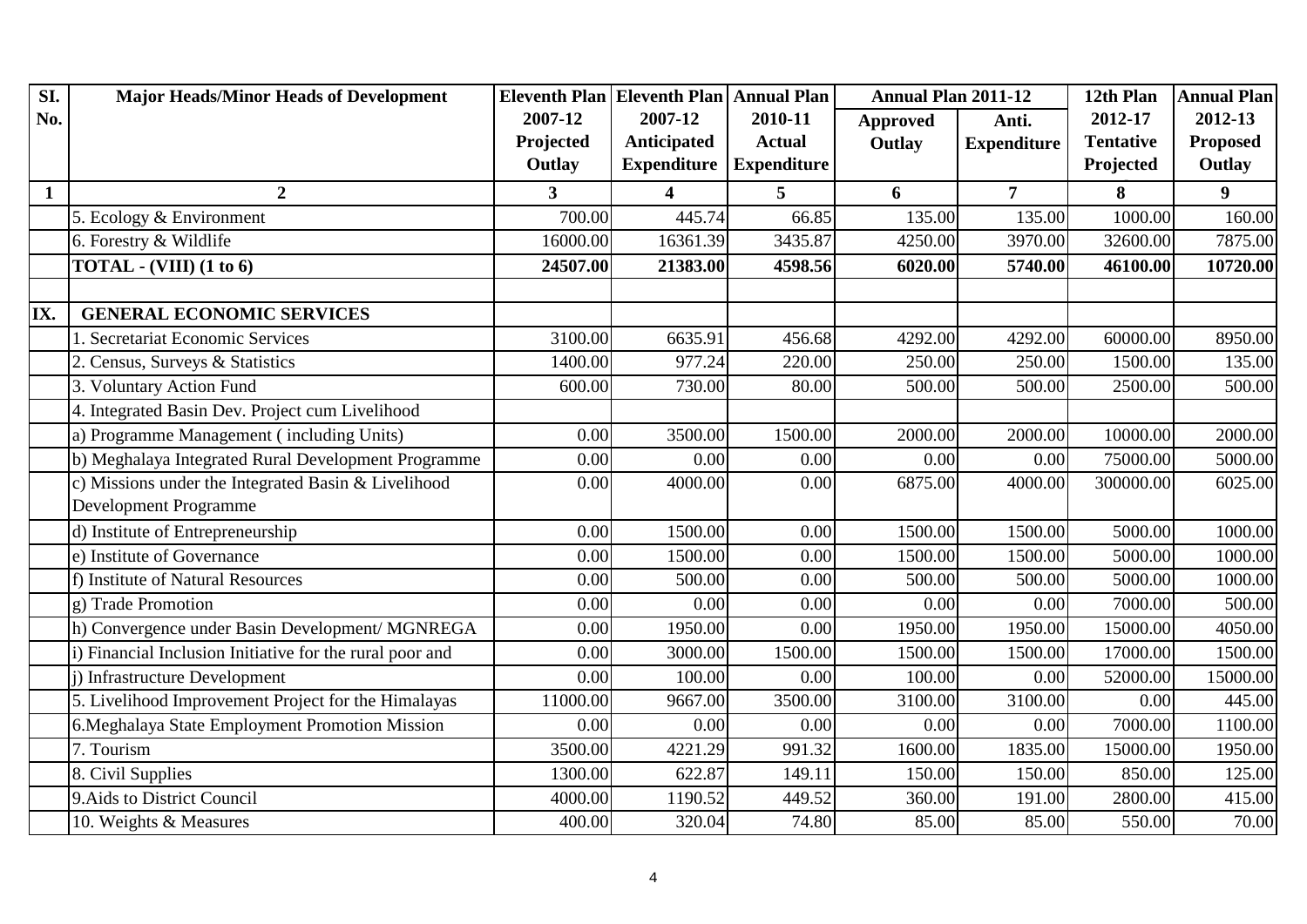| SI.          | <b>Major Heads/Minor Heads of Development</b>           |                | Eleventh Plan Eleventh Plan Annual Plan |                    | <b>Annual Plan 2011-12</b> |                    | 12th Plan        | <b>Annual Plan</b> |
|--------------|---------------------------------------------------------|----------------|-----------------------------------------|--------------------|----------------------------|--------------------|------------------|--------------------|
| No.          |                                                         | 2007-12        | 2007-12                                 | 2010-11            | <b>Approved</b>            | Anti.              | 2012-17          | 2012-13            |
|              |                                                         | Projected      | Anticipated                             | <b>Actual</b>      | Outlay                     | <b>Expenditure</b> | <b>Tentative</b> | <b>Proposed</b>    |
|              |                                                         | Outlay         | <b>Expenditure</b>                      | <b>Expenditure</b> |                            |                    | Projected        | Outlay             |
| $\mathbf{1}$ | $\overline{2}$                                          | 3 <sup>1</sup> | $\overline{\mathbf{4}}$                 | 5 <sup>5</sup>     | 6                          | $\overline{7}$     | 8                | $\boldsymbol{9}$   |
|              | 11. District Innovation Fund                            | 0.00           | 350.00                                  | 0.00               | 350.00                     | 350.00             | 0.00             | 0.00               |
|              | 12. Construction of fishery ponds, etc                  | 0.00           | 3240.00                                 | 3240.00            | 0.00                       | 0.00               | 0.00             | 0.00               |
|              | 13. Hospitality, BPO, IT, ITEs, Sericulture, Handloom & | 0.00           | 700.00                                  | 200.00             | 500.00                     | 500.00             | 0.00             | 0.00               |
|              | Handicrafts                                             |                |                                         |                    |                            |                    |                  |                    |
|              | <b>TOTAL</b> - (IX) (1 to 14)                           | 25300.00       | 44704.87                                | 12361.43           | 27112.00                   | 24203.00           | 581200.00        | 50765.00           |
|              |                                                         |                |                                         |                    |                            |                    |                  |                    |
| X.           | <b>SOCIAL SERVICES</b>                                  |                |                                         |                    |                            |                    |                  |                    |
|              | 1. General Education                                    | 85000.00       | 71755.19                                | 17109.38           | 20340.00                   | 20950.00           | 300000.00        | 20800.00           |
|              | 2. Technical Education                                  | 30629.00       | 2424.03                                 | 321.40             | 1246.00                    | 1246.00            | 10000.00         | 1200.00            |
|              | 3. Sports & Youth Services                              | 12000.00       | 8061.56                                 | 1669.77            | 2185.00                    | 2185.00            | 17000.00         | 5075.00            |
|              | 4. Art & Culture                                        | 6000.00        | 6569.32                                 | 804.00             | 3425.00                    | 3670.00            | 18000.00         | 4350.00            |
|              | <b>Sub-Total - Education</b>                            | 133629.00      | 88810.10                                | 19904.55           | 27196.00                   | 28051.00           | 345000.00        | 31425.00           |
|              | 5. Medical & Public Health                              | 63381.00       | 53193.03                                | 14036.68           | 17300.00                   | 16800.00           | 196000.00        | 19000.00           |
|              | 6. Water Supply & Sanitation                            | 58099.00       | 39326.15                                | 8105.93            | 11900.00                   | 11900.00           | 120000.00        | 26050.00           |
|              | 7.Housing                                               | 12148.00       | 3505.05                                 | 687.83             | 800.00                     | 800.00             | 5400.00          | 800.00             |
|              | 8. Police Housing                                       | 1000.00        | 1546.91                                 | 382.00             | 500.00                     | 500.00             | 3900.00          | 575.00             |
|              | 9. Urban Development                                    | 32166.00       | 33088.56                                | 3109.50            | 16250.00                   | 17212.00           | 137000.00        | 29400.00           |
|              | 10. Information & Publicity                             | 3000.00        | 3120.05                                 | 925.73             | 1200.00                    | 1200.00            | 6000.00          | 900.00             |
|              | 11. Development of SCs, STs & OBCs                      | 150.00         | 86.99                                   | 20.00              | 20.00                      | 20.00              | 200.00           | 25.00              |
|              | 12. Labour & Labour Welfare                             | 500.00         | 520.20                                  | 131.68             | 200.00                     | 200.00             | 1000.00          | 150.00             |
|              | 13. Employment, Craftsmen & Training                    | 4101.00        | 2111.97                                 | 351.49             | 1105.00                    | 950.00             | 5500.00          | 870.00             |
|              | 14. MSEPC                                               | 0.00           | 500.00                                  | 0.00               | 500.00                     | 500.00             | 0.00             | 0.00               |
|              | 15. Social Welfare                                      | 8250.00        | 10716.99                                | 2222.38            | 3700.00                    | 3625.00            | 8600.00          | 1980.00            |
|              | 16. Women & Child Development                           | 750.00         | 1507.93                                 | 407.81             | 660.00                     | 660.00             | 2800.00          | 760.00             |
|              | 17. Nutrition                                           | 31000.00       | 6058.59                                 | 803.53             | 1250.00                    | 1250.00            | 9800.00          | 1430.00            |
|              | TOTAL - $(X)$ (1 to 17)                                 | 348174.00      | 244092.52                               | 51089.11           | 82581.00                   | 83668.00           | 841200.00        | 113365.00          |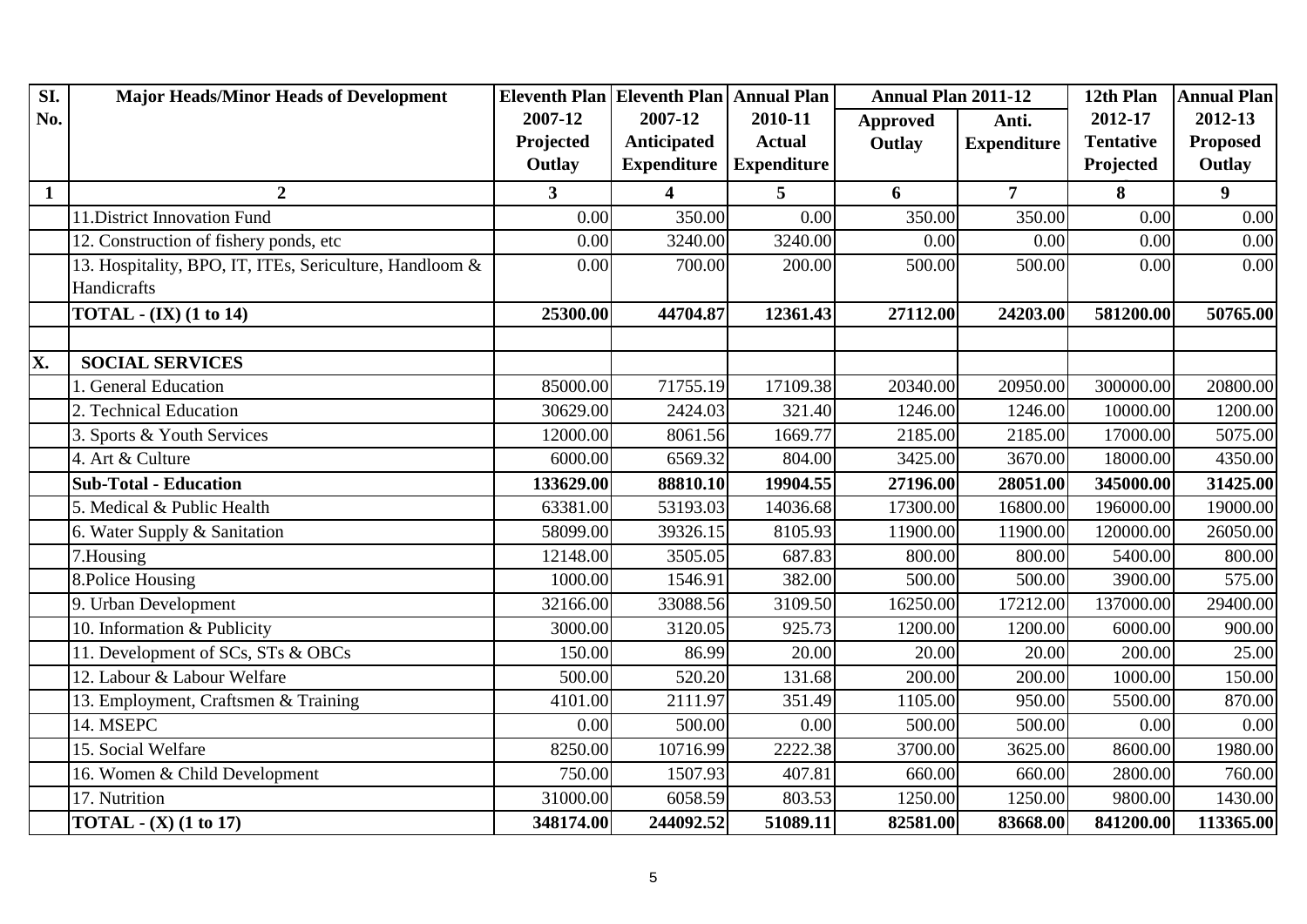| SI.          | <b>Major Heads/Minor Heads of Development</b>    |           | <b>Eleventh Plan Eleventh Plan</b> | <b>Annual Plan</b> | <b>Annual Plan 2011-12</b> |                    | 12th Plan        | <b>Annual Plan</b> |
|--------------|--------------------------------------------------|-----------|------------------------------------|--------------------|----------------------------|--------------------|------------------|--------------------|
| No.          |                                                  | 2007-12   | 2007-12                            | 2010-11            | <b>Approved</b>            | Anti.              | 2012-17          | 2012-13            |
|              |                                                  | Projected | Anticipated                        | <b>Actual</b>      | Outlay                     | <b>Expenditure</b> | <b>Tentative</b> | <b>Proposed</b>    |
|              |                                                  | Outlay    | <b>Expenditure</b>                 | <b>Expenditure</b> |                            |                    | Projected        | Outlay             |
| $\mathbf{1}$ | $\overline{2}$                                   | 3         | 4                                  | 5                  | 6                          | 7                  | 8                | 9                  |
|              |                                                  |           |                                    |                    |                            |                    |                  |                    |
| XI.          | <b>GENERAL SERVICES</b>                          |           |                                    |                    |                            |                    |                  |                    |
|              | 1. Jails                                         | 1500.00   | 996.59                             | 168.97             | 400.00                     | 346.00             | 2000.00          | 300.00             |
|              | 2. Stationery & Printing                         | 1500.00   | 1409.32                            | 249.39             | 360.00                     | 440.00             | 2600.00          | 350.00             |
|              | 3. Public Works                                  | 13386.00  | 12305.18                           | 2119.87            | 2600.00                    | 1600.00            | 19700.00         | 3080.00            |
|              | 4. Other Administrative Services :               |           |                                    |                    |                            |                    |                  |                    |
|              | i) Training                                      | 150.00    | 864.50                             | 150.00             | 450.00                     | 450.00             | 4400.00          | 650.00             |
|              | ii) Fire Protection                              | 1500.00   | 1117.15                            | 247.44             | 300.00                     | 301.00             | 1400.00          | 210.00             |
|              | iii) Judiciary Building & Fast Track Courts      | 1200.00   | 954.83                             | 155.00             | 250.00                     | 250.00             | 1900.00          | 280.00             |
|              | iv) Police Functional & Administrative Buildings | 1500.00   | 2505.97                            | 325.58             | 1650.00                    | 1650.00            | 8800.00          | 1700.00            |
|              | v) State Legislative Assembly Building           | 2500.00   | 525.00                             | 10.00              | 500.00                     | 0.00               | 25664.00         | 2000.00            |
|              | vi) Home Guard & Civil Defence Complex           | 2500.00   | 860.00                             | 200.00             | 400.00                     | 400.00             | 3100.00          | 460.00             |
|              | vii) Treasuries                                  | 250.00    | 267.41                             | 50.00              | 70.00                      | 70.00              | 618.00           | 90.00              |
|              | viii) Disaster Management                        |           | 85.00                              | 25.00              | 60.00                      | 60.00              | 618.00           | 80.00              |
|              | TOTAL $-$ (XI) (1 to 4)                          | 25986.00  | 21890.95                           | 3701.25            | 7040.00                    | 5567.00            | 70800.00         | 9200.00            |
|              | <b>GRAND TOTAL</b>                               | 918500.00 | 783491.57                          | 171991.40          | 232700.00                  | 232818.00          | 2502700.00       | 313500.00          |